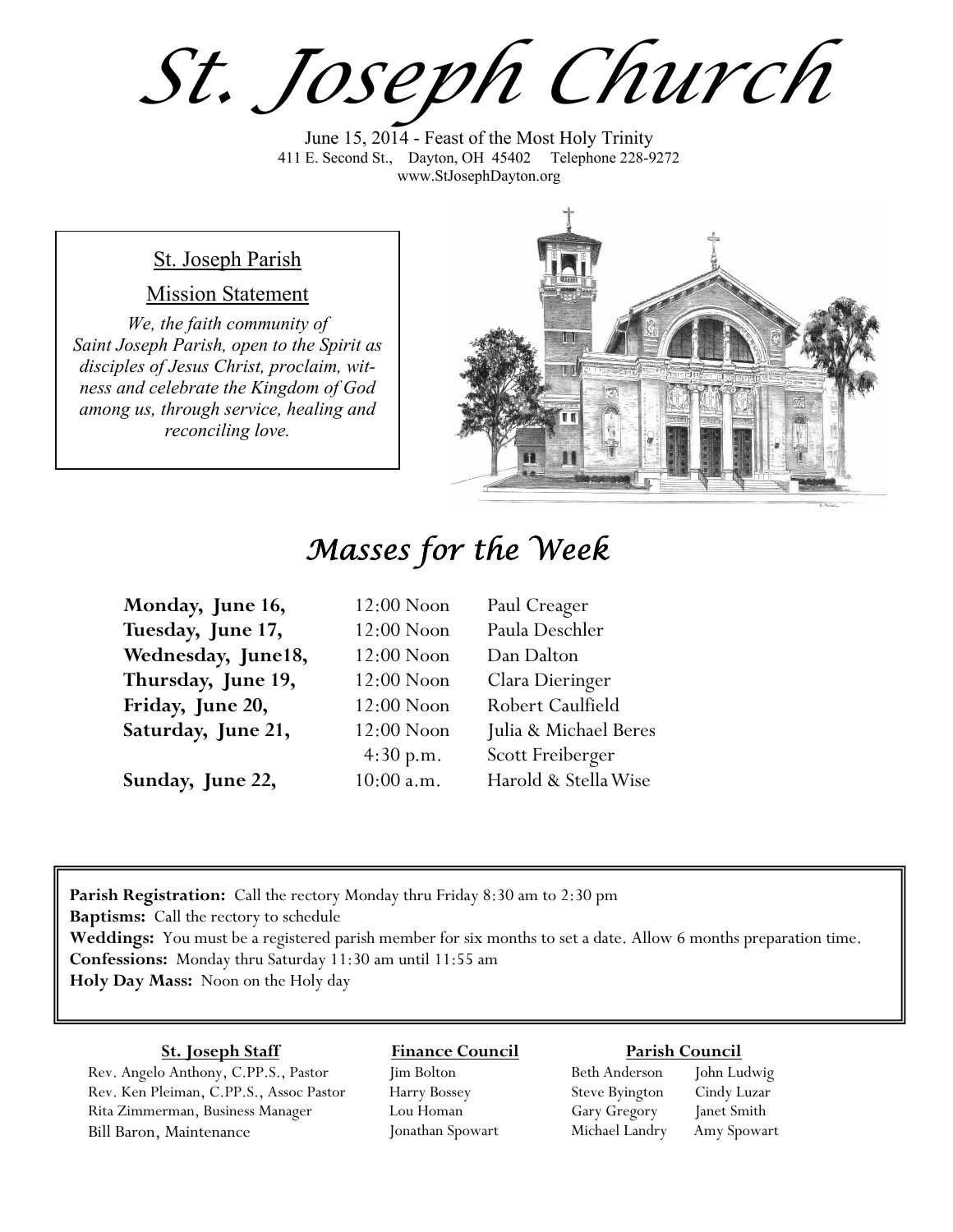# *St. Joseph Update*

### *Corpus Christi Procession*

On Saturday, June 21, 2014 there will be the 13th annual Corpus Christi procession held at Emmanuel Parish, 149 Franklin Street, following the 5:15 P.M. Mass. Earlier in the day people of all ages are invited to gather to help decorate Franklin Street with giant drawings on the roadway made from dyed woodchips to provide a decorative carpet for the Eucharistic procession that will take place down the street. The procession will begin in church after Mass.

### *Welcome to St. Joseph Parish*

*We're delighted you've decided to join our parish family.* 

> *Noah Mehaffie Alex Musgrove Evelyn Williams*

### *Thank You!*

A Big Thank You to parishioners Jeff & Diane Henehan owners of Oakwood Lawn & Landscape who donated the mulching and landscaping around the church and rectory. Our church grounds look great. Thank You for your generosity!

## *SVdP Food Pantry*

Thank you for your continued support of the St. Vincent de Paul food pantry.

 Particular needs at this time include: canned meat (ham, chicken, tuna, etc.), toiletries (toothpaste, bar soap, shampoo, deodorant), dish soap, laundry detergent, sugar, spaghetti sauce, juices, cooking oil, instant mashed potatoes, crackers, boxed "helpers", canned fruit, peanut butter, jelly, cereal, toilet paper and paper towels.

Please drop off items in the boxes in the back of church.

### *Servers Needed For 10:00 Mass*

We're in need of additional servers/lector/Eucharist ministers for the 10:00 a.m. Mass on Sundays. The is a great way to get involved and a wonderful ministry. If you would like to help please call the rectory.

## *Fr. Angelo's 25th Anniversary*

Fr. Angelo will celebrate the 25th Anniversary of his Ordination on June 24th. Thank You Fr. Angelo for 25 years of serving the Lord and all of us.

We will celebrate this wonderful milestone on July 12th with Mass at 4:30 and a potluck dinner following Mass. We're asking everyone to bring a covered dish to share. The parish will provide fried/baked chicken.

## *Potluck rescheduled for July 12*

We've rescheduled the potluck dinner from June 21 to July 12 to coincide with our celebration of Fr. Angelo's 25th anniversary.

### **Financial Information**

Collection for June 8th \$4660.50 Charity \$452.00

**Thank You!** 

### *Prayer List*

 *Please keep the following people in your prayers. Please call the rectory if you would like someone added to the prayer list.* 

*Patricia Bornhorst Marie Henry Greg Bowers Brittany Keirns Susan Busch Robert Garrity Pamela Cabrera Randy Kramer Fran & Al Dabrowski Chris Luehrs Nancy Dolan Lindsey Luehrs George Dopf Milo Nickles Rachel Dudley Helen Moore Earl Evans Jr Joe Moretto Mary Fiste Robert Morris Joseph Franchina Clara Osman Darrel Francis Anna Pole Gail Gaeth Stephanie Potter Clara Garza Thomas Pluckett Richard Gill Isaiah Ramsey Dorothy Grant Tony Riggs Jim Hanerty Ed Sullivan Bennett Hart Betty Wenzel*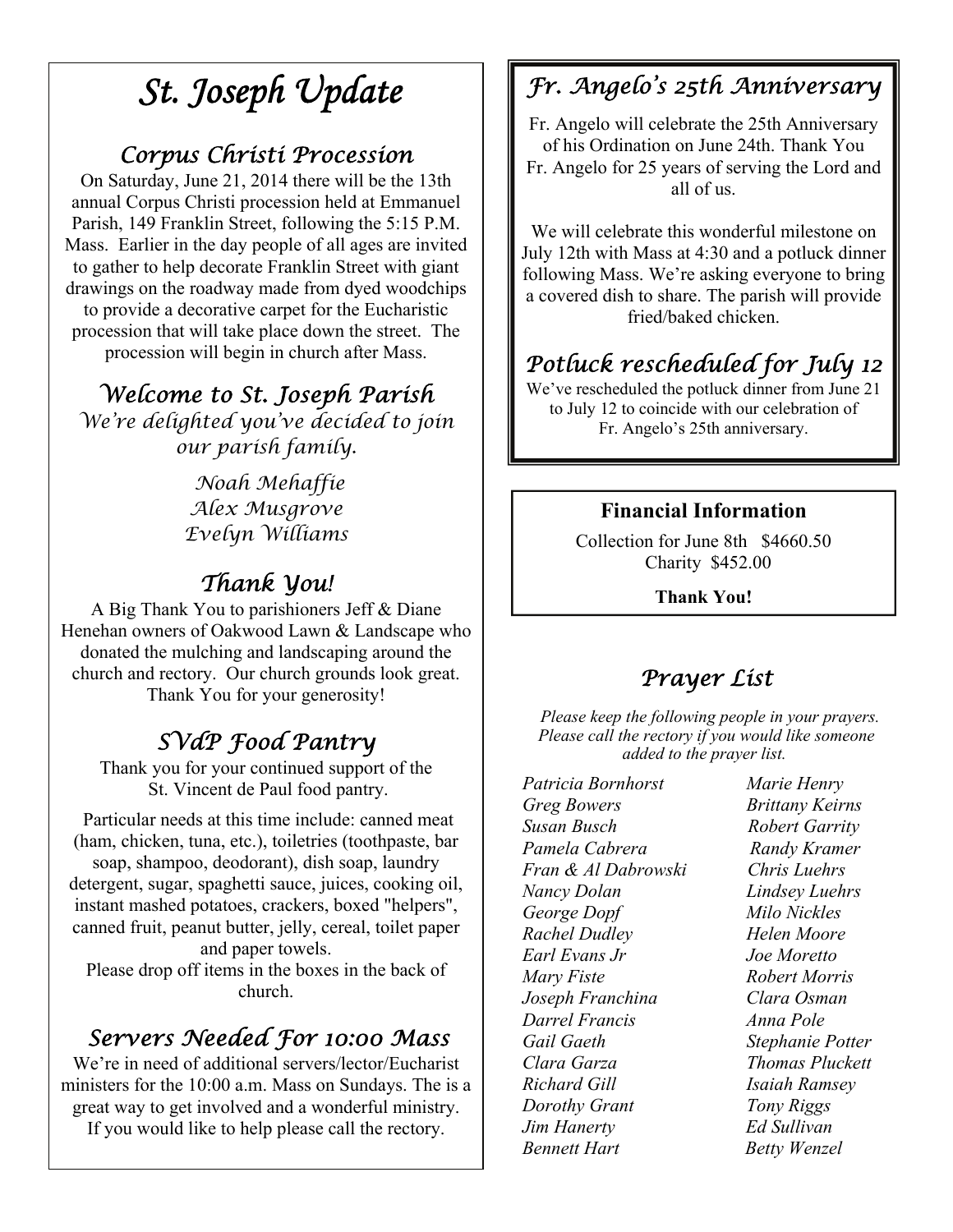# *Pastor's Corner*

#### **Solemnity of the Most Holy Trinity**

 One of the first Catholic gestures that we learn is the sign of the cross. This ritual is a constant reminder to us of our belief in the Holy Trinity; God who is Father, Son and Holy Spirit. We begin our prayers with the affirmation that God is one and three and the realization that we share in the relationship of love that is found in the life of the Trinity.

The life of the Holy Trinity reflects a relationship of love between the three persons of the Trinity. Since God is revealed to us in a relationship of love, we in turn are invited to enter into this relationship of love and to reflect it in our day to day living. Our readings for this Sunday offer us a glimpse into the mystery of the nature of God and what life looks life when God draws near to us.

In the reading from the Book of Exodus we see that God loves us even in our sinful nature. In the passage just before today's reading we learn that Moses broke the tablets of the commandments of the Lord because he found the people of Israel worshiping a golden calf (Ex 32:1-10). Those shattered tablets symbolized the broken and sinful lives of the people. In spite of this reality God fulfills His covenant and reveals his nature as a God who is "merciful and gracious, slow to anger and rich in kindness and fidelity." (Exodus 34)

God's nature is also revealed in our Gospel reading with the familiar passage which is sometimes seen at baseball games with the sign *John 3:16,* "God so loved the world that he gave his only Son, so that everyone who believes in him might not perish but might have eternal life." John makes it clear that God's love is for all people; a love so deep that God would be willing to send his son for the salvation of the world.

In spite of our sinfulness, God sent His only begotten son to teach us how to love and to bring us back into God's eternal embrace. We who are created in God's image and likeness are to live the same union of love that is found in the Trinitarian life of Father, Son and Holy Spirit. The Corinthian Community was not living in accord with this call for unity and so St. Paul admonishes them to mend their ways, to live in peace and to greet one another with a holy kiss. By following St. Paul's advice we can share in the love and peace of God. On this Solemnity of the Most Holy Trinity we give thanks to God for the reconciling love of Jesus whose life we continue to receive through the gift of the Holy Spirit. Fr. Angelo

## *Father's Day Prayer*

*God our Father you govern and protect your people and shepherd them with a father's love. You place a father in a family as a sign of your love, care, and constant protection. May fathers everywhere be faithful to the example shown in the Scriptures: steadfast in love, forgiving transgressions, sustaining the family, caring for those in need.* 



*Give your wisdom to fathers that they may encourage and guide their children. Keep them healthy so they may support a family. Guide every father with the Spirit of your love that they may grow in holiness and draw their family ever closer to you. Amen (Author Unknown)*